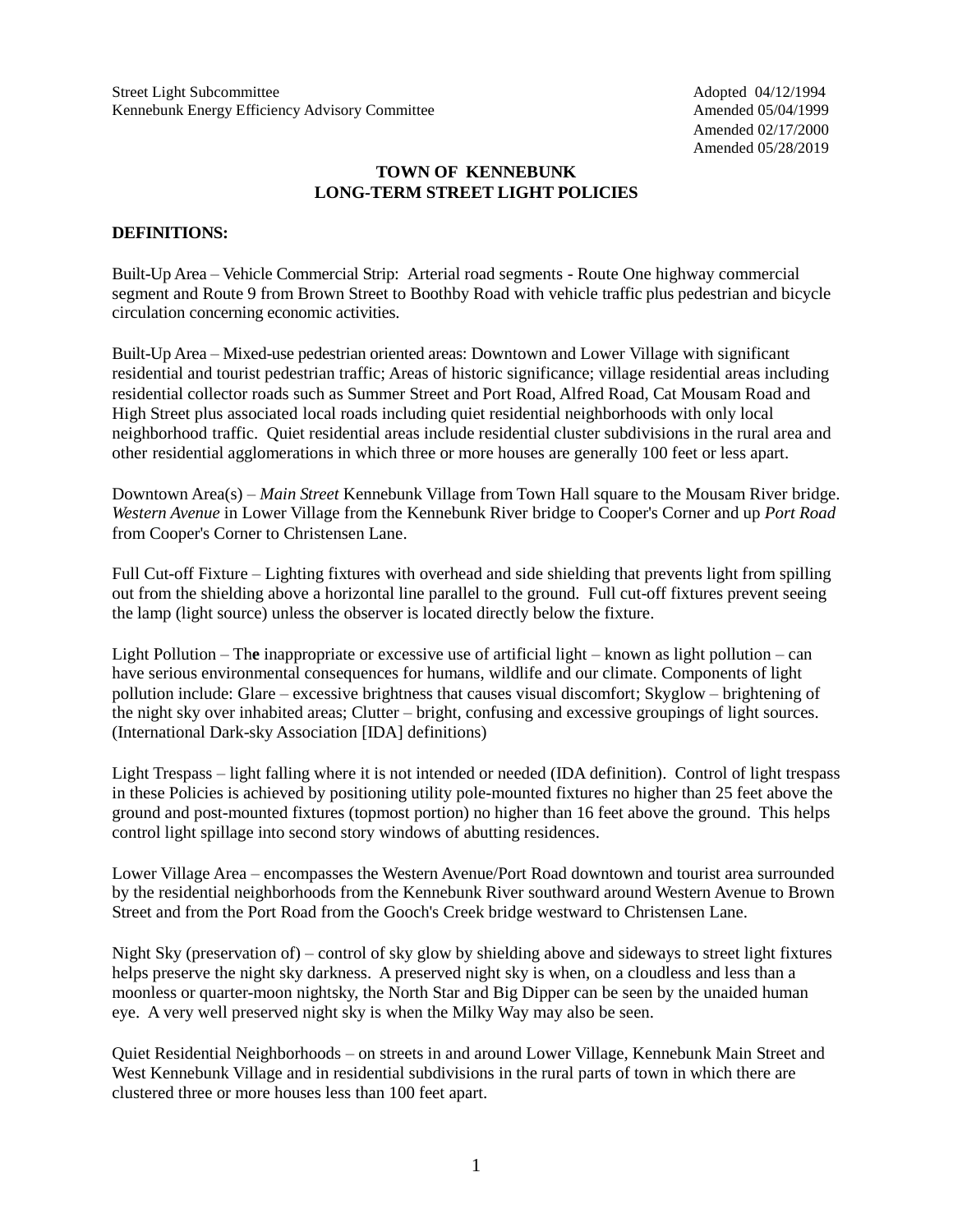Residential Cluster Subdivisions **–** see definition of 'Quiet Residential Neighborhoods', which are found in both built-up areas and rural areas. Rural areas with houses more than 100 feet apart are not residential cluster subdivisions for the purpose of street lights.

Security Lighting – outdoor lighting fixtures, for the purpose of making visible during nighttime, buildings, other facilities and property deemed valuable. Security lighting on private property is the responsibility of the private property owner.

Urban Strips – (see definition of 'Built-Up Area – Vehicle Commercial strip')

## **PURPOSE:**

The purpose of Town street lighting is to provide adequate and aesthetic lighting on public rights of way, other Town property and private subdivision roads appropriate to securing public safety for pedestrians, bicyclists and motorists.

The Town should not provide street lights financed by the taxpayers on private property that serves primarily as security lighting for only one or a few private landholders. Lighting of private property is the responsibility of the private landholder. Security lighting on Town property is subject to the Outdoor Lighting Policy for Public Buildings and Parking Lots (included in this document).

## **OBJECTIVE:**

The Town's street lighting shall be designed, installed and maintained to minimize as much as possible light trespass onto any private property, prevention of light pollutionand strive to preserve the night sky. The Street Light Subcommittee shall be responsive to anyTownsperson's concerns about light trespass.

Choice for replacement or new fixtures may be LED (light emitting diode) full cut-off design (aka recessed down lights), installed to meet regulatory and manufacturers' standards with regard to elevation. Within the manufacturer's standards, all luminaires on utility poles shall be placed no higher than 25 feet above the ground or as low as possible on the pole consistent with applicable safety and other regulations in order to help minimize light trespass. Use lighting that creates uniformity as much as possible that minimizes contrast between light and dark spots.

Luminaire pitch and design shall be adjusted to minimize light incursion onto private property on both sides of the street while providing maximum illumination for walks and roadways. Use fixtures that control the illumination on the ground by Type II shielding that spreads light parallel to the street along the shoulder or sidewalk.

All fixtures may be installed on a maximum center density in highly built-up areas on every other utility pole unless an alternative is specifically approved, for safety reasons, by the Street Light Subcommittee. In low density or rural areas location of street lights are subject to the Committee's considered application of these policies (see 'Rural Areas' ). (Note: the Street Light Subcommittee and the Energy Efficiency Advisory Committee are one and the same.)

Whenever possible, intersections of Town streets in designated and mapped built-up areas, even though the "every other pole" rule may be broken, shall be provided with a fixture unless there is no pole available or conditions do not permit installation of a fixture.

A map of the Town based upon the Comprehensive Plan shall be a part of these policies and shall be maintained and updated as appropriate by the Street Light Subcommittee to identify different areas as to type and intensity of luminaires that can be installed as new or replacement fixtures. The map shall delineate various areas for various lighting arrangements including for downtown, urban strips and rural cluster subdivisions. The map contains the following delineated lighting areas: Rural areas, six categories of Built-up Areas and Historic Areas.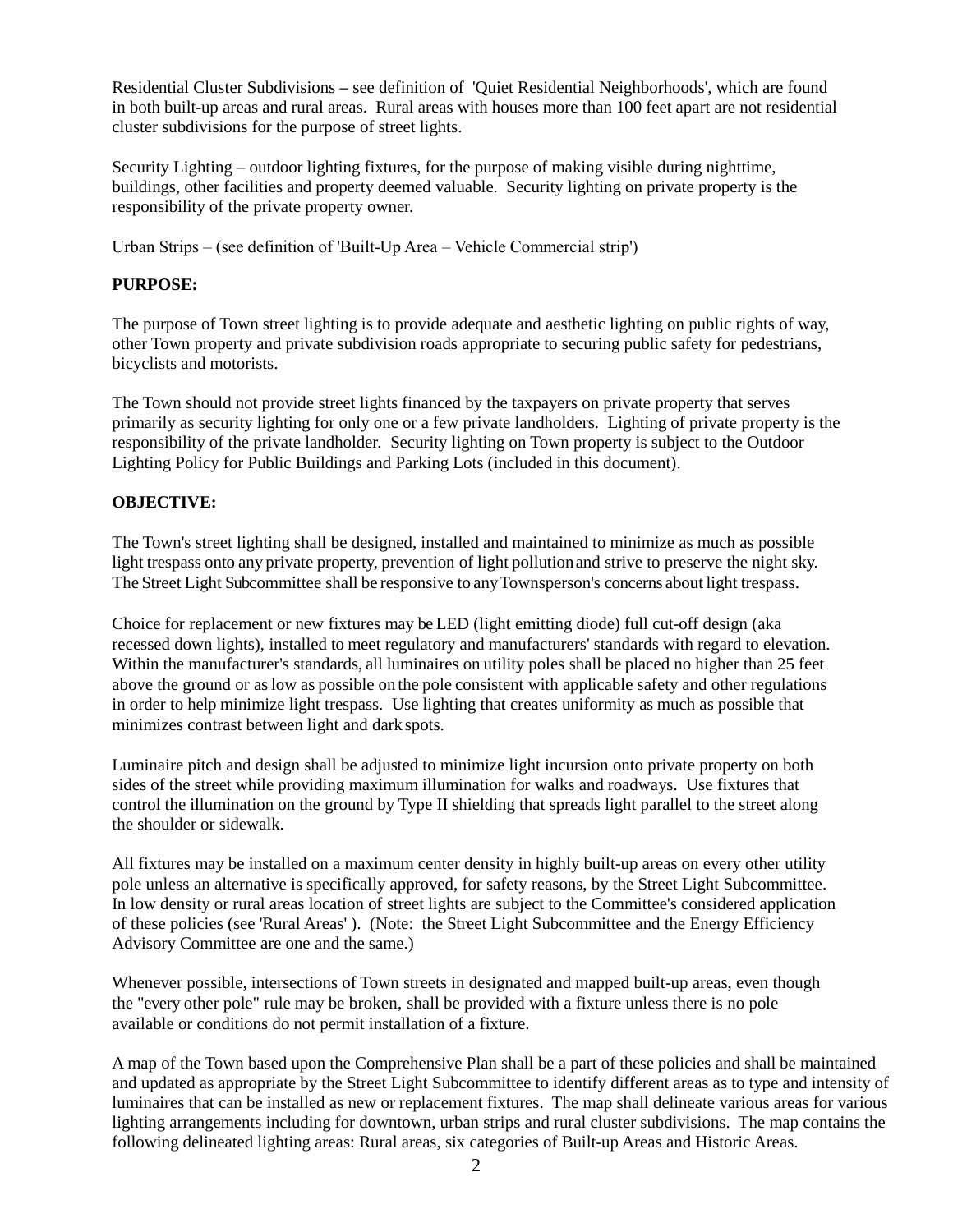#### **Rural Areas:**

Generally no street lights except possibly at intersections where there is significant pedestrian-vehicle interaction on a daily basis. Rural lighting requests will be considered on a case-by-case basis for both installation and removal. Replacement of rural street lights is subject to Subcommittee approval.

#### **Built-up Areas**:

- 1. Arterial road segments Route One highway commercial segment and Route 9 from Brown Street to Boothby Road.
- 2. Areas of historic significance
- 3. Downtown and Lower Village
- 4. Village residential areas
- 5. Collector roads general residential
- 6. Local roads quiet residential neighborhoods with only local neighborhood traffic as special lighting areas. Quiet Residential areas include residential cluster subdivisions in the rural area and other residential agglomerations in which three or more houses are generally less than 100 feet apart.

| <b>Approved Fixture Type</b>                                                                                 | <b>HPS Fixtures</b>                                                                                                                                                  | <b>LED Fixtures</b> (for selection)                                                                                                                              |
|--------------------------------------------------------------------------------------------------------------|----------------------------------------------------------------------------------------------------------------------------------------------------------------------|------------------------------------------------------------------------------------------------------------------------------------------------------------------|
| General Residential (collector roads)                                                                        | 50 watt full cut-off HPS                                                                                                                                             | 20 watt $+/-$ LED (Appendix A)                                                                                                                                   |
| <b>Arterial Road Segments</b><br>Rt. One Highway Commercial<br>Segment; Rt. 9 from Brown St. to Boothby Road | 100 watt full cut-off HPS                                                                                                                                            | 42 watt $+/-$ LED<br>(Appendix A)                                                                                                                                |
| Areas of Historic Significance*                                                                              | 50 watt full cut-off platters<br>in historic areas                                                                                                                   | 20 watt historic LED<br>(recessed down light)                                                                                                                    |
| Downtown** and Lower Village                                                                                 | 70 watt pedestrian (pole)<br>with frosted glass                                                                                                                      | 30 watt $+/-$ LED<br>(Appendix A)                                                                                                                                |
| Village Residential Areas                                                                                    | 50 watt full cut-off platters,<br>full cut-off cobras                                                                                                                | 20 watt $+/-$ LED<br>(Appendix A)                                                                                                                                |
| Quiet Residential Neighborhoods                                                                              | - 50 watt full cut-off platters<br>with frosted shades (lens)<br>- 50 watt full cut-off cobras<br>- 50 watt post fixture                                             | 20 watt $+/-$ LED<br>(frosted lens)<br>20 watt $+/-$ LED<br>(recessed down light)                                                                                |
| Rural Lighting                                                                                               | Where an installation is<br>approved, fixture will be<br>a 50 watt HPS full cut-off.                                                                                 | 20 watt $+/-$ LED<br>(Appendix A)                                                                                                                                |
| New subdivisions where lighting<br>is required by Planning Board                                             | Pedestrian (post-mounted) fixtures<br>or utility pole mounted; type<br>and intensity of fixture as<br>appropriate to the area of Town.<br>(residential: 50 watt HPS) | LED full cut-off<br>recessed down lighting;<br>post-mounted fixtures shall<br>be no higher than 16 feet.<br>(residential: $20$ watt LED +/-)<br>(See Appendix B) |

\* Designated historic areas - historic platter fixtures should be maintained as long as possible. If change-out were to become necessary, the Town should find similar LED recessed platter fixtures.

\*\* Main Street, Kennebunk Village should be studied for installation of shielding for down-lighting by fixtures.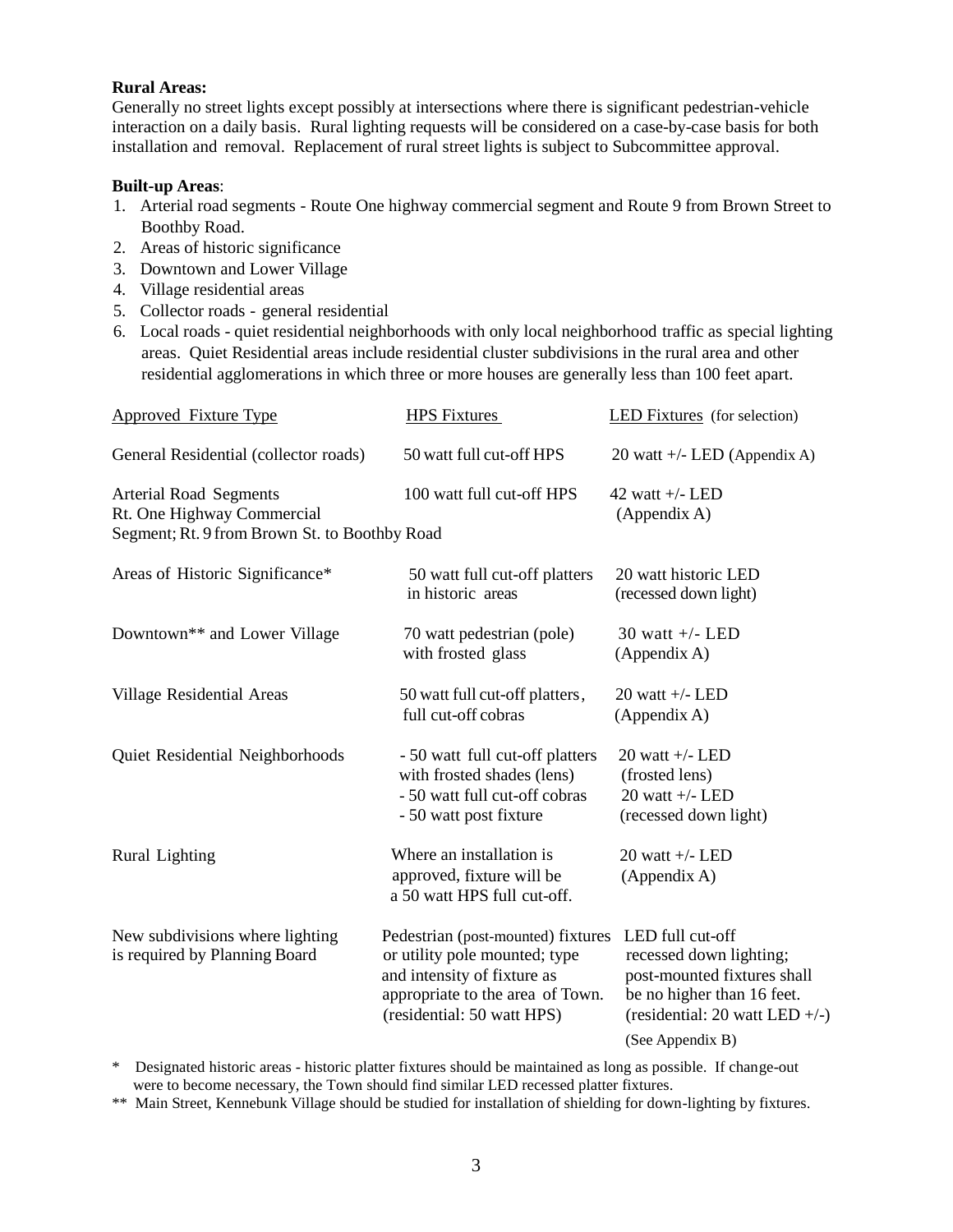In orderto help minimize light trespass as appropriate (in new rural subdivisions or other quiet neighborhoods), the Street Light Subcommittee shall require the installation of full cut-off neighborhood pole-mounted street lights that have high quality control of the distribution of illumination such as, but not limited to, Type II luminaires or alternative fixture design that may better accomplish the objectives.

The following circumstances will be considered in evaluating each rural application, without the use of a numeric rating system:

- Intersections
- Bridges
- Sharp curves and critical grade variations
- Business,commercial,schools,recreation facilities, churches and high pedestrian/vehicle interactions
- Dead ends
- Accepted Town ways
- High crime and multiple accident locations
- Residential location of three or more houses less than 100 feet apart served by one street light
- High traffic counts

Upon receipt of a street light application, the Energy Efficiency Advisory Committee (the Committee) shall schedule a field inspection and a subsequent meeting at which it will discuss the application and its field findings. The applicant or Town shall inform by mail all the abutters that share a lot line with the applicant concerning the date and location of the meeting. A copy of the full application shall be included with the mailing to each of the abutters.

The installation of any Town-financed street light must be on Town property and be able to benefit the public at large. Town street lights should serve rights of way on which the entire public has a reasonable expectation to pass from time to time. Private cul-de-sac roads and driveways that intersect a public road and that serve only one or several households would generally not meet the criteria for being a road that benefits the public at large and, therefore, would not generally meet the criteria for a Town-financed street light, unless there are compelling Town-wide public safety benefits that could be satisfied no other way than by a street light. (In rural areas, reflective striping or small roadway signs may serve public safety as well as or better than a light.)

However, nothing herein prevents a private landowner from purchasing or renting a private area light from the Kennebunk Light & Power District (KLPD) or Central Maine Power (CMP) on a public utility pole and paying the monthly electricity bill so long as all the Town's regulations on glare control are met.

When street lighting questions or issues are perceived by KLPD, the Committee shall meet with KLPD which might include consideration of a work schedule for the replacement and/or upgrading of street lights by section of Town. At the discretion of the Town Manager's office, notice may be sent, via first class mail at least 10 days prior to the meeting, to all affected property owners. Following discussion by the Committee and comments that may have been received from the public, a recommendation on the proposed work program will be sent to the Board of Selectmen for their confirmation. In the event that any citizen has an issue with any relamping in his/her neighborhood, he/she may come before the Street Light Subcommittee for an airing of his/her concerns. In areas not designated as Quiet Residential or Historically Significant, individual (incandescent bulb) platter fixtures requiring replacement for reasons of serviceability or uniformity shall be replaced with an approved fixture. Within Quiet Residential Neighborhoods and Historically Significant Areas any existing pole-mounted or historic-style platter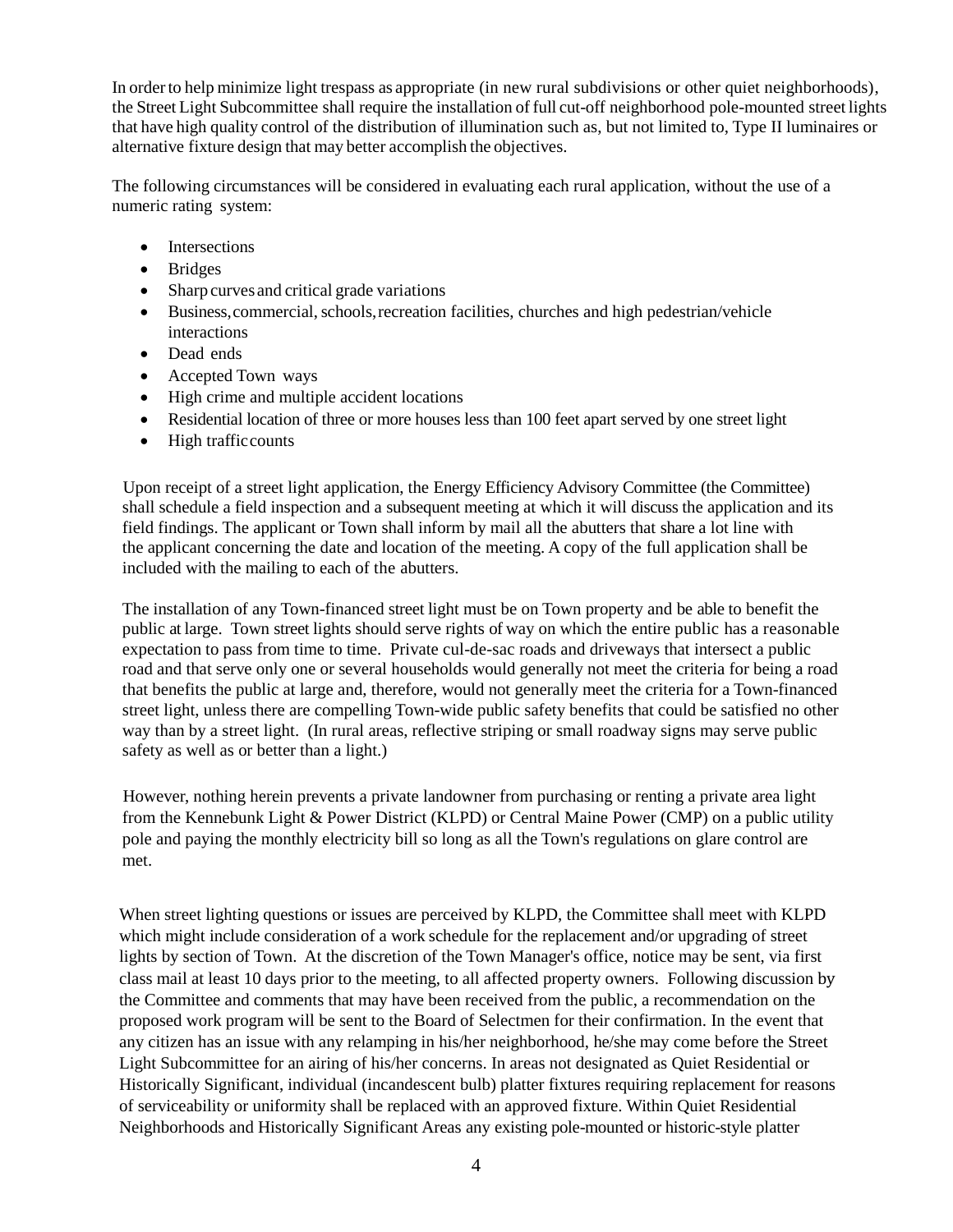fixtures that are no longer serviceable will be replaced with a similar type fixture until such time as all street lights in the area are scheduled for replacement.

## **Designated Historically Sensitive Areas:**

- 1. Summer Street from Route One to Durrell's Bridge Road
- 2. Beach Avenue from Cooper's Comer (Route 9) to Gooch's Creek Bridge (tidewater creek bridge behind Gooch's Beach); also, retain 92 watt incandescent platter lights until they become unserviceable
- 3. Route 35,Lower Village from Cooper's Corner (Route 9) to the Route 35 entrance to Christensen Lane
- 4. West Kennebunk Village (Alfred Road) from Maple Avenue to the Holland Road

This policy, like all policies, should be subject to periodic review and modification if it proves unworkable or circumstances change. It is recommended that the Subcommittee meet only when necessary to consider policy questions, new applications for lighting or when any Subcommittee member, with the concurrence of the Energy Efficiency Advisory Committee Chairperson, wishes to bring matters before the Subcommittee related to a changing lighting situation in Town. As a matter of policy, no citizen request should go unanswered for more than 60 days.

## **OUTDOOR LIGHTING POLICY FOR PUBLIC BUILDINGS AND PARKING LOTS:**

All Lights **–** All lights shall be positioned to not spill illumination onto adjacent private property. Frosted glass lens shall be used to reduce glare. All lamps shall be equivalent or less than a 100 watt incandescent bulb (LED 40 – 60 watt) and/or from 1300 to 1600 lumens.

Flood Lights – Not permitted (except at selected public recreation areas such as the high school football field or tennis courts. All floodlights shall be turned off by 11 PM or within one-half hour after an event or activity has ended for the night).

Post-Mounted Lights – The top of the fixture shall be no higher than 16 feet above the ground. All fixtures shall be full cut-off shielded to direct illumination onto the ground.

Utility Pole Mounted Lights – Similar to Town-owned street lights mounted on utility poles, fixtures should not be higher than 25 feet or the minimum height the manufacturer recommends, whichever is lower. Fixtures shall be full cut-off shielded with frosted glass lens.

Security Lights – Unless reviewed and approved by the Subcommittee, all security lights shall be affixed to a building wall no higher than 16 feet above the ground. Fixtures shall be full cut-off, fully shielded wall pack style to direct illumination onto the ground.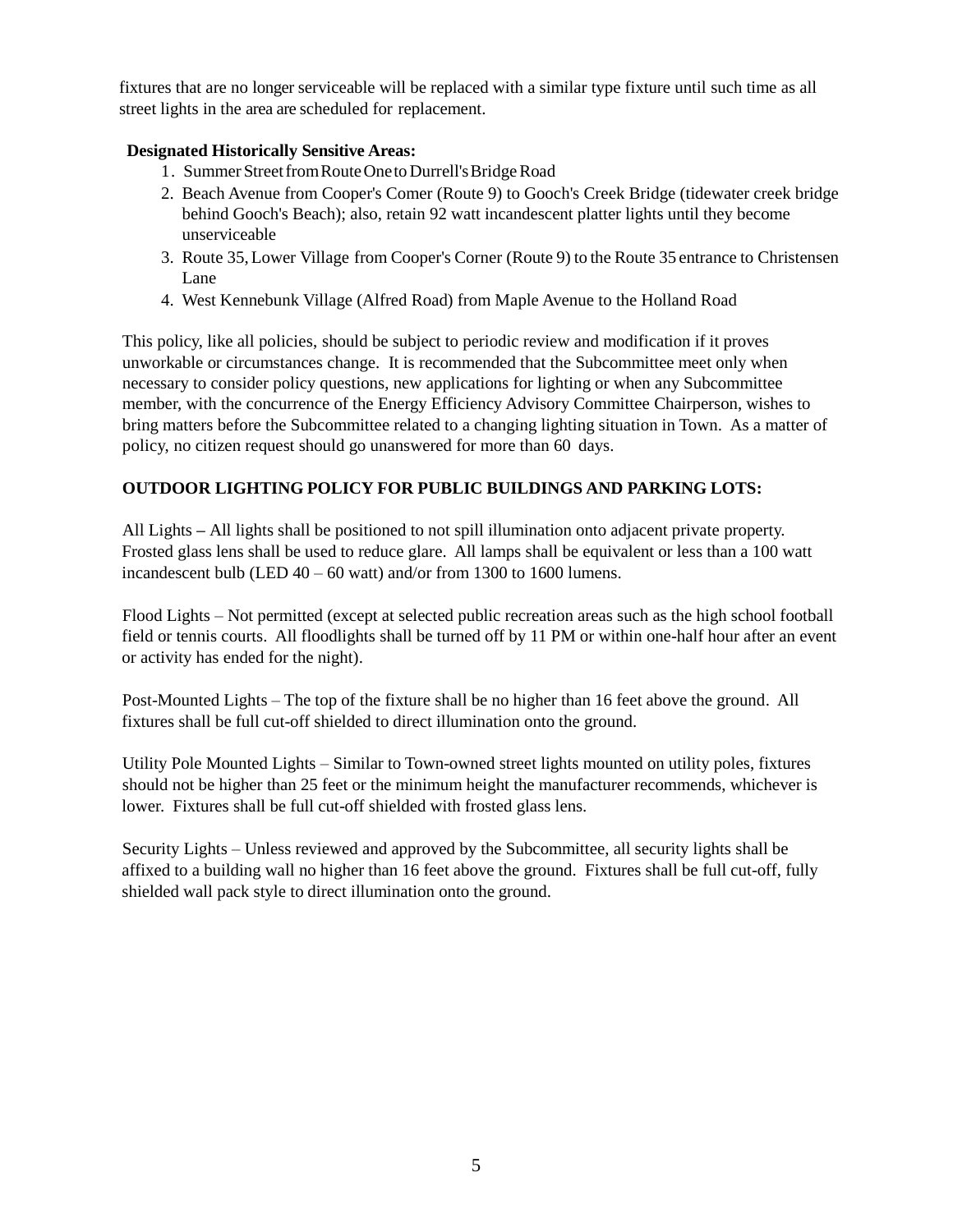## **APPENDIX A LED STREET LIGHT POLICY**

In order to maintain the 2018 nighttime ambiance of the existing street lighting of Kennebunk, but also to save money if the Town were to replace the existing HPS (High Pressure Sodium) street lights with LED (Light Emitting Diode) street lights, the LED lights shall conform to the following:

#### **I. Design of all LED Street Light Fixtures:**

- Full cut-off (aka recessed down lights) completely shielded on top and the sides to prevent sky glow above and sideways glare into windows of adjacent second stories of residences and businesses.
- $\bullet$  Maximum height  $-25$  feet high or the manufacturer's maximum specification, whichever is lower. Heights between 16 feet and 25 feet reduce side glare into windows of adjacent residences and businesses.
- Type II Luminaires All street lights be Type I that direct illumination downward in a band along the sidewalk parallel to the road where it is intended and to control for light trespass onto adjacent private residences or businesses.

#### **II. Design of all LED Street Light Luminaires:**

To maintain the characteristics of the existing nighttime atmosphere of Kennebunk, replacement lower wattage LED street lights shall replicate as closely as possible the following illumination performance standards. Street lights with these characteristics meet street lighting standards (Rye NH installation).

| <b>Existing HPS Street Lights</b>   | Equivalent LED Street Lights (approx.)                   |
|-------------------------------------|----------------------------------------------------------|
| $(1)$ All Residential & Rural Areas | $(1)$ All Residential & Rural Areas                      |
| 50 watt HPS lamp                    | 12-32 watt $+/-$ LED lamp (approx.)                      |
| @ 4,000 initial lumens              | @ 1,633 - 3,300 initial lumens                           |
| $CCT^*$ : 2000 Kelvins              | CCT: $2000 - 2700$ Kelvins                               |
| $CRI^{***}: 25$                     | CRI: $70(60 +/-)$                                        |
| (2) Lower Village Post Lights       | (2) Lower Village & Residential Neighborhood Post Lights |
| 70 watt HPS lamp                    | 30 watt $+/-$ LED lamp (approx.)                         |
| @ 6,400 initial lumens              | @ 4,000 initial lumens                                   |
| $CCT^*$ : 2000 Kelvins              | CCT: $2000 - 2700 +/-$ Kelvins                           |
| $CRI^{***}: 25$                     | CRI: $60 +/-$                                            |
| (3) Rt. One, Rt. 9, Arterials       | (3) Rt. One, Rt. 9, Arterials                            |
| 100 watt HPS lamp                   | $26-53$ watt +/- LED lamp (approx.)                      |
| @ 9,500 initial lumens              | @ 4,500 initial lumens                                   |
| CCT*: 2000 Kelvins                  | CCT: $2700 +/-$ Kelvins                                  |
| CRI**: 25                           | CRI: $60 +/-$                                            |

- \* CCT Correlated Color Temperature: 2000 3200 Kelvins is the warmer or amber part of the visible spectrum. Above 3200 Kelvin the light goes from white to blue (5000+ Kelvins) being experienced as more and more harsh blinding glare to the human eye.
- \*\* CRI Color Rendering Index: One definition is the closeness to what colors look like in sunlight when illuminated by an unnatural source such as a light bulb. The higher the index number between zero and 100, the more similar to colors in daytime sunshine. HPS lamps are about 25 CRI and LED lamps 60 to 95 CRI. CRI values no higher than 80, such as 70 or 60 or lower would maintain the existing quality of lighting in Kennebunk.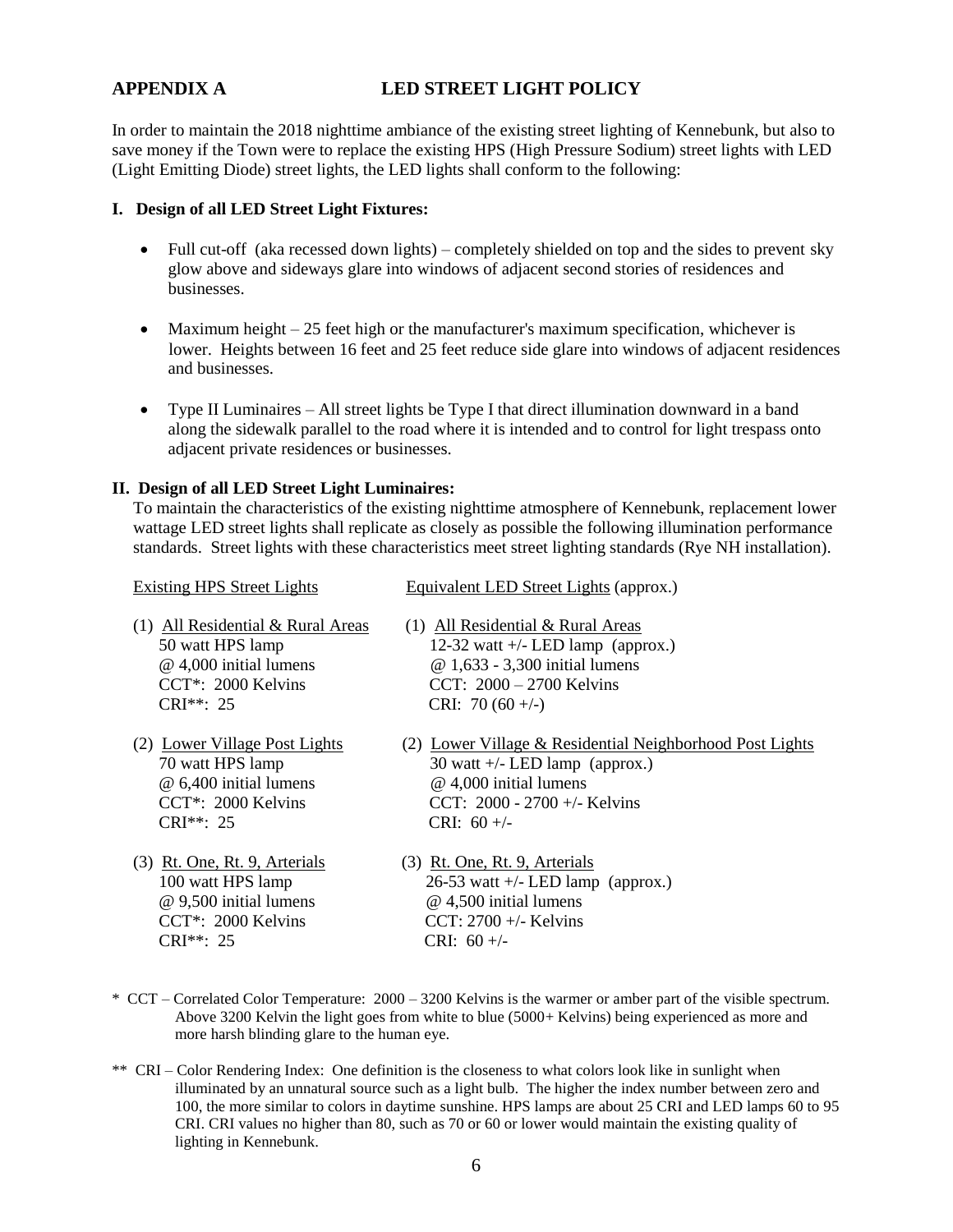## **APPENDIX B SUBDIVISION PRIVATE ROAD POST-MOUNTED LIGHTS**

#### **I. Design of all LED Post-Mounted Light Fixtures:**

- Full cut-off (aka recessed down lights) completely shielded on top and the sides to prevent sky glow above and sideways glare into windows of adjacent residences.
- Maximum height –16 feet high for the top of the fixture from the ground.
- Type II Luminaires All post-mounted lights be Type II that direct illumination downward in a band along the sidewalk parallel to the road where it is intended and to control for light trespass into adjacent private residences and properties.

#### **II. Operating Characteristics of Post-Mounted Light Fixtures:**

| <b>Existing HPS Post Lights</b> | Equivalent LED Post Lights (approx.) |  |
|---------------------------------|--------------------------------------|--|
| (1) All Residential Areas       | Private Subdivision Roads            |  |
| 50 watt HPS lamp                | 20 watt $+/-$ LED lamp (approx.)     |  |
| $@$ 4,000 initial lumens        | $\omega$ 3,300 initial lumens +/-    |  |
| CCT*: 2000 Kelvins              | CCT: $2000 - 2700$ Kelvins           |  |
| $CRI**: 25$                     | CRI: $60 +/-$                        |  |
| (2) All Residential Areas       | <b>Private Subdivision Roads</b>     |  |
| 70 watt HPS lamp                | 30 watt $+/-$ LED lamp (approx.)     |  |
| @ 6,400 initial lumens          | $@$ 4,000 initial lumens $+/-$       |  |
| CCT*: 2000 Kelvins              | CCT: 2000 - 2700 +/- Kelvins         |  |
| $CRI**. 25$                     | $CRI: 60 +/-$                        |  |

#### **III. Recommended Post-Mounted Light Fixtures:**

All approved LED post-mounted fixtures by the Energy Efficiency Advisory Committee/Street Light Subcommittee shall have the following features:

- (1) Watts: 12 to 30 watts
- (2) Lumens: 2000 to 4000 lumens
- (3) CCT: 2000 3000 K (correlated color temperature in Kelvins)
- (4) CRI: 50 to 80 CRI (color rendering index)
- (5) Type 2 narrow or long directional control of light distribution on the ground
- (6) Maximum height of top of fixture 16 feet
- (7) Top and side shielded lamp recessed above side shielding
- (8) Frosted lens
- (9) Dimmer control 7 pin
- (10) Options house-side shield

The following fixtures are *examples* that would substantially meet these policies. The Committee would also review other proposed fixtures for meeting the Policies. To research energy efficiency of outdoor lights, see the Design Lights Consortium webpage [\(www.designlights.org\)](http://www.designlights.org/) and Energy Star certified post mounted fixtures.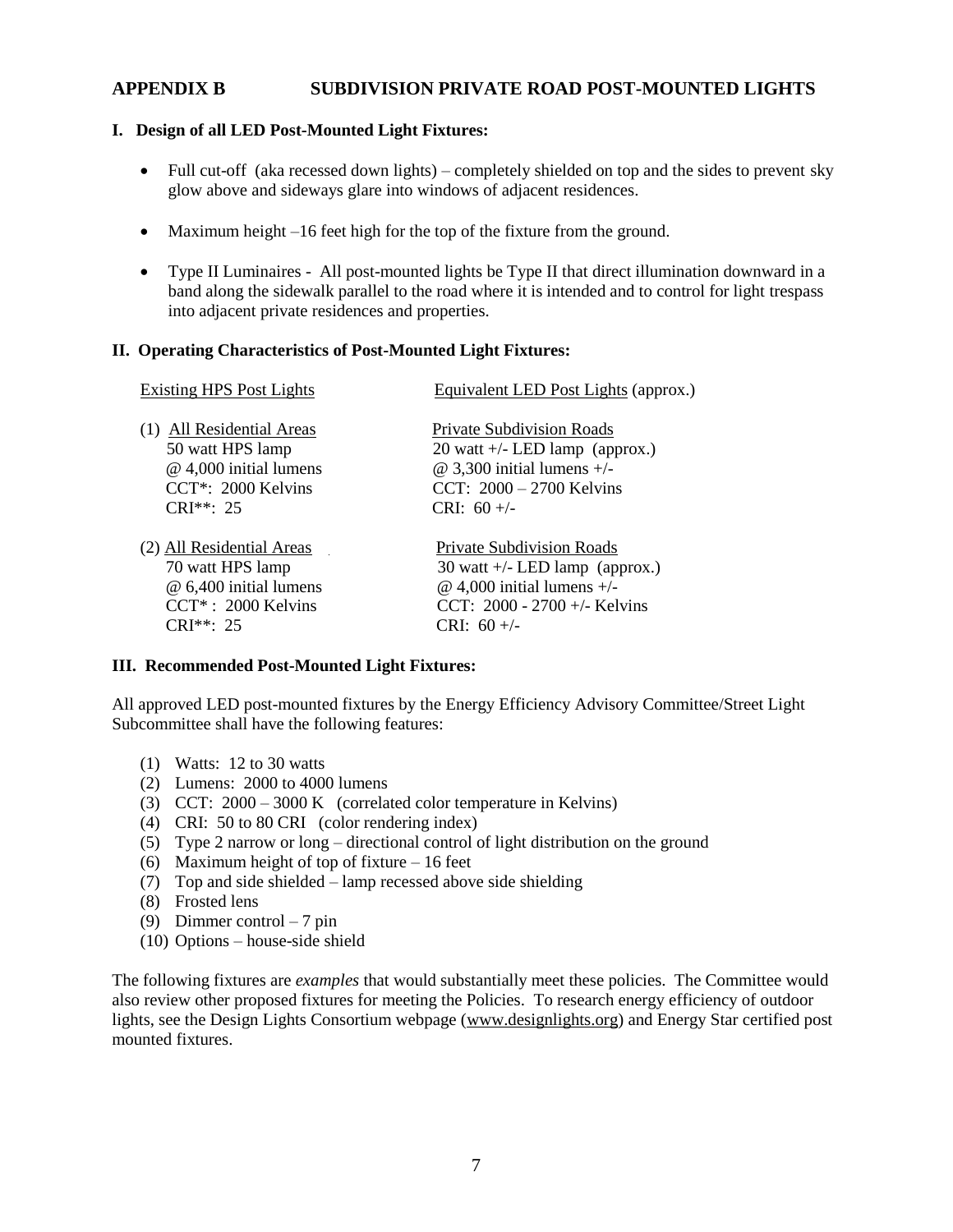### **PHILIPS – HADCO**

- Baltimore post light (VX651)
- Grande Manor post light (6134)

### **PHILIPS – LUMEC**

- **Lumec LED Post Top** (L4OU)
- Ancestra Post Light (AT10–20–30–40–50)

#### **STERNBERG**

- Seville Series post lights (S540LEDH) (Model: 1L27T MDL04)
- State Series (9403 XRLED)
- Historic Post Top (6130ALED)
- Gallery Series (1970LED)

#### **GE**

Evolve LED post top (EPTT)

#### **SEA GULL LIGHTING**

Yorktown post top (8204EN)

#### **WARBURTON**

**High Black LED Outdoor Post Light** 

## **AQ Lighting**

■ 2-Tier Pagoda Area Light

#### **PROGRESS LIGHTING**

Post Top Light  $(P6424 - 3130K9 \text{ Wish } 1)$